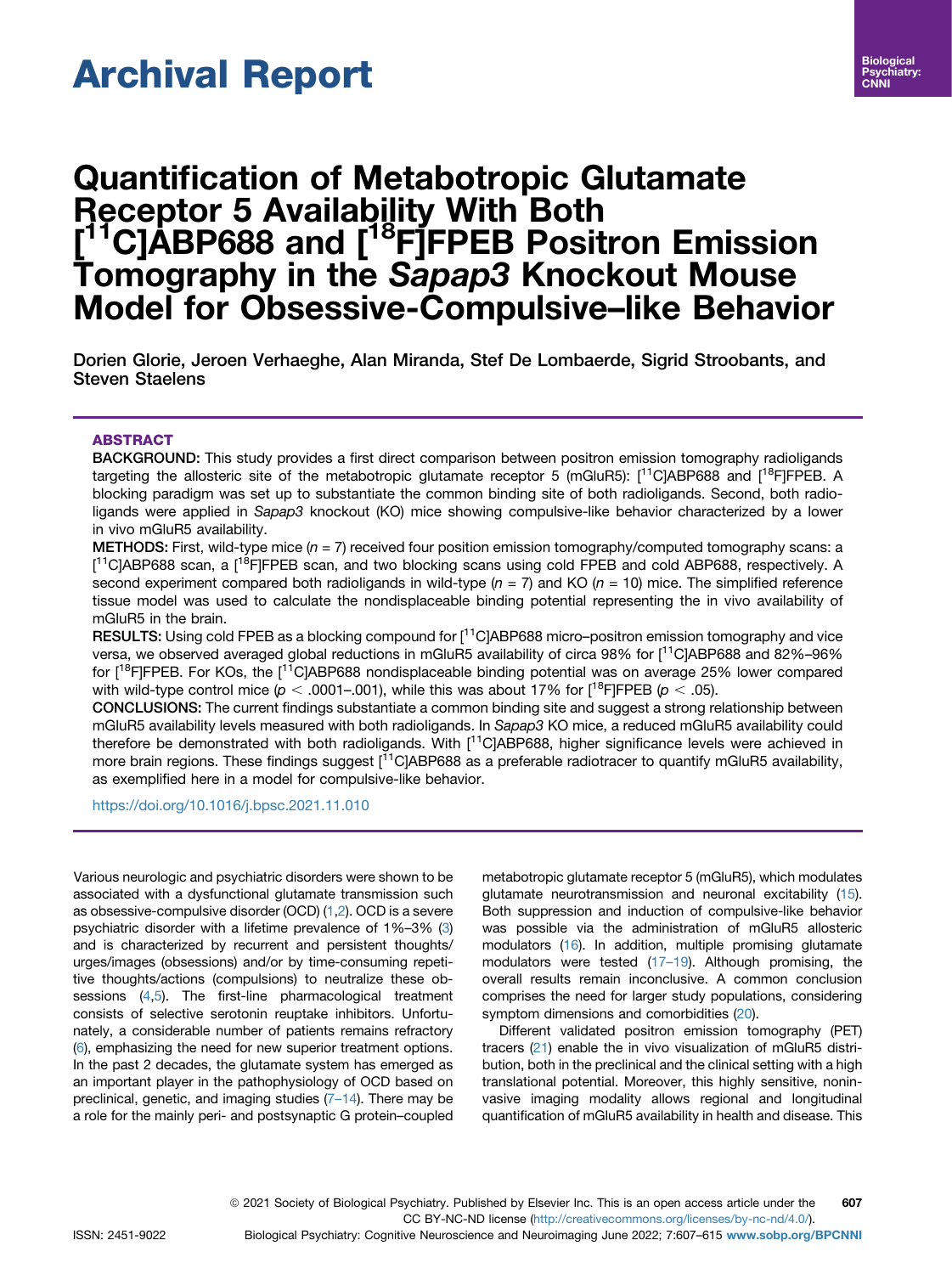can provide valuable insights in underlying disease mechanisms and could facilitate the search for novel and superior therapeutics. Currently, there are two commonly used radioligands to image mGluR5 with PET:  $[11C]$ ABP688 [\(22\)](#page-7-12) and [<sup>18</sup>F]FPEB [\(23](#page-7-13)). Both are negative allosteric modulators, and therefore they do not compete with endogenous glutamate for binding at the orthosteric site  $(1,24)$  $(1,24)$  $(1,24)$ . In addition, they seem to target solely cell surface receptors, not internalized receptors ([25](#page-8-0)). Both tracers are characterized by adequate blood-brain barrier penetration, a specific reversible binding to mGluR5, and favorable brain kinetics, in the absence of troublesome metabolites [\(26](#page-8-1)[,27](#page-8-2)). In theory,  $[$ <sup>18</sup>F]FPEB offers different advantages. In vitro, it has a higher affinity for mGluR5 (K<sub>D</sub> = 0.04  $\pm$  0.02 nM - 0.15  $\pm$  0.11 nM) ([28](#page-8-3)) compared with  $1^{11}$ C]ABP688 (K<sub>D</sub> = 1.7  $\pm$  0.2 nM) ([22\)](#page-7-12) and is thought to have a higher specificity. In addition, the F-18 isotope has a longer half-life, which contributes to a higher cost-effectiveness as a larger number of subjects can be imaged with a single radiotracer production. The short halflife of C-11 requires an on-site cyclotron. However, for F-18, possible defluorination in the skull could hamper quantification. Both radiotracers have already made important contributions to the understanding of the role of this receptor in health and disease  $(1,2,21)$  $(1,2,21)$  $(1,2,21)$  $(1,2,21)$  $(1,2,21)$ . For OCD, one study demonstrated significant correlations between the [<sup>11</sup>C]ABP688 distribution volume ratio and the Yale-Brown Obsessive Compulsive Scale obsessions subscore within the cortico-striato-thalamocortical circuit ([29](#page-8-4)).

Both  $[11]$ C]ABP688 and  $[18]$ FJFPEB can be blocked by the administration of other mGluR5 negative allosteric modulators such as MPEP and MTEP ([26](#page-8-1)[,30](#page-8-5)-32). These findings provide indirect evidence that both tracers bind the same, or close to the same, site of the receptor [\(33\)](#page-8-6). To date, it remains unclear whether either of these two probes will prove to be preferable. A first step is to further verify their common binding site via the quantification of mGluR5 with both [<sup>11</sup>C]ABP688 and [<sup>18</sup>F]FPEB within one animal, followed by a paradigm in which [<sup>11</sup>C]ABP688 is blocked with unlabeled "cold" FPEB and vice versa [\(Figure S1\)](#page-8-7). To date, no direct within-subject comparison between both radiotracers has been reported for both humans and animals. A second aim is to verify whether  $[$ <sup>18</sup>F]FPEB, similar to  $[11]$ C]ABP688, is able to capture a significantly lower mGluR5 availability ([34](#page-8-8)) in the Sapap3 knockout (KO) mouse model [\(12\)](#page-7-15). These mice lack the SAP90/PSD-95 associated protein (Sapap3), which belongs to the group of scaffolding proteins that link different types of glutamate receptors at the level of the postsynaptic density [\(35,](#page-8-9)[36](#page-8-10)). They show excessive pathological grooming, increased anxiety-like behavior, and an imbalanced striatal output and were proposed as a model for OCD [\(16](#page-7-8)). Third, taking together the two previous study goals as a common end point, we consider the correlation between the  $[$ <sup>11</sup>C]ABP688 and  $[$ <sup>18</sup>F]FPEB regional nondisplaceable binding potential ( $BP<sub>ND</sub>$ ) outcome parameters, which represent receptor availability, for separate animals.

# METHODS AND MATERIALS

#### **Mice**

Mice were bred inhouse at the University of Antwerp from heterozygous Sapap3<sup>+/-</sup> breeder pairs (kindly obtained from

Professor Dr. Feng, Massachusetts Institute of Technology). Genotypes were determined via polymerase chain reaction on mouse ear DNA. Both the animals of experiment 1 (male C57BL/6J: wild-type [WT]  $n = 7$ ) and experiment 2 (male C57BL/6J: WT  $n = 7$ ; Sapap3<sup>-/-</sup> KO,  $n = 10$ ) were kept under the same conditions. They were cohoused in individually ventilated cages under controlled conditions (12 hours normal light/dark cycles, 20-23 °C, and 50%-55% relative humidity) with water and rodent food pellets ad libitum. All animals were scored biweekly for skin lesions, based on the severity. [Figure S1](#page-8-7) provides an overview of all experimental procedures. All animal procedures were performed in accordance with the European Ethics Committee approval (decree 86/609/CEE). The study protocol was approved by the Animal Experimental Ethical Committee of the University of Antwerp, Antwerp, Belgium.

#### Tracer Synthesis

Based on a previous description of the radiosynthesis [\(22\)](#page-7-12), [<sup>11</sup>C]ABP688-E was prepared as such ([34](#page-8-8)). The injected cold mass was aimed at  $<$ 5.00 nmol/kg to avoid cold mass effects [\(37\)](#page-8-11) [\(Table S1](#page-8-7)). For the blocking experiment, the mean molar activity (A<sub>m</sub>) at the time of injection was 43.19  $\pm$  6.66 MBq/ nmol for the test scans and 29.93  $\pm$  3.48 MBq/nmol for the blocking scans. In experiment 2 comparing genotypes, the mean A<sub>m</sub> was 59.35  $\pm$  12.22 MBq/nmol for the WT and 53.84  $±$  10.63 MBq/nmol for the KO group.

[<sup>18</sup>F]FPEB was synthesized using 3-chloro-5-([pyridine-2yl])ethynyl]benzonitrile at high molar activities and radiochemical yield on an automated synthesis module (Comecer). [<sup>18</sup>F]fluoride, produced by irradiation of [<sup>18</sup>O]H<sub>2</sub>O via <sup>18</sup>O(p, n)<sup>18</sup>F nuclear reaction (cyclotron; Siemens Eclipse), was trapped on a Sep-Pak QMA cartridge (Waters), and eluted into a V-shaped reaction vial with a solution of Kryptofix 222 (12 mM) and  $K<sub>2</sub>CO<sub>3</sub>$  (6 mM) in MeCN/H<sub>2</sub>O (96/4, 1.5 mL). The solvents were azeotropically distilled at 90 °C under a stream of helium. After that, anhydrous acetonitrile (1 mL) was added, and distillation was continued. This process was repeated until a dry white residue was obtained. The reaction vial was heated to 180–190 C, and the FPEB precursor (5–6 mg), dissolved in 0.5 mL anhydrous dimethyl sulfoxide (DMSO), was added. The resulting mixture was refluxed for 20 minutes, and, after cooling, quenched by addition of sterile water (1.5 mL) and purified using isocratic semipreparative reverse phase highperformance liquid chromatography (Phenomenex Kinetex 5 µm EVO C18 100 Å 10  $\times$  150 mm,  $\lambda$  = 254 nm; mobile phase: NaOAc 0.05 M pH 5.5/EtOH 60/40 vol/vol, 3 mL/min). The collected radioactive product was diluted with 15 mL of sterile water and passed through Sep-Pak Alumina N and Sep-Pak tC18 cartridges assembled together in this order. The cartridges were washed with sterile water (5 mL), and pure [<sup>18</sup>F]FPEB was released with 96% EtOH (0.5 mL), diluted with sterile saline (5 mL), and filtered in a sterile manner. Radiochemical purity was determined. The total synthesis time, calculated from the end of bombardment and including highperformance liquid chromatography purification, was approximately 70 minutes. Typical irradiation of the target lasted 20 minutes with a beam current of 60  $\mu$ A. The injected cold mass was aimed at  $<$ 3.00 nmol/kg to avoid cold mass effects [\(37\)](#page-8-11)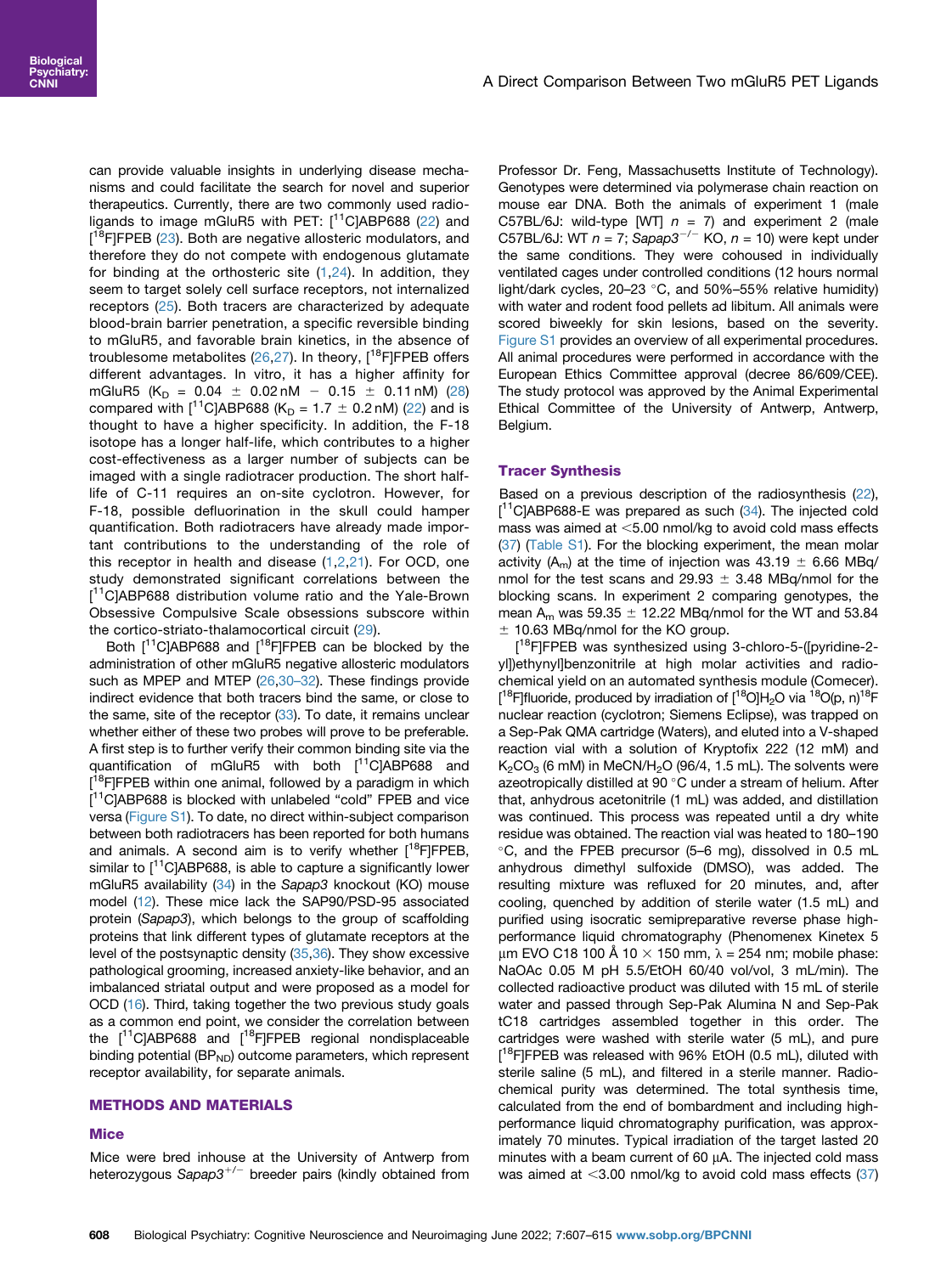([Table S1](#page-8-7)). For the blocking experiment, the mean  $A<sub>m</sub>$  at the time of injection was 144.8  $\pm$  41.21 for the test scans and  $90.02 \pm 46.83$  MBq/nmol for the blocking scans. In experiment 2 comparing genotypes, the mean  $A_m$  was 142.60  $\pm$  53.98 MBg/nmol for the WT and 140.80  $\pm$  64.70 MBg/nmol for the KO group.

### Behavioral Evaluation

For experiment 2 [\(Figure S1\)](#page-8-7), prior to micro-PET ( $\mu$ PET) scanning, each animal was monitored by video recording to assess the grooming behavior. All 30-minute recordings and manual scorings were performed according to a previously described protocol ([34](#page-8-8)).

# Cross-sectional [<sup>11</sup>C]ABP688 and [<sup>18</sup>F]FPEB Dynamic (Blocking) µPET/Computed Tomography **Scans**

Both the cohorts from experiments 1 and 2 were subjected to a baseline dynamic µPET/computed tomography (CT) acquisition with both  $[11C]$ ABP688 and  $[18F]$ FPEB [\(Figure S1\)](#page-8-7). Mice were anesthetized using isoflurane (IsoFlo) mixed with medical oxygen (induction 5%, maintenance 2%) and placed on a heated blanket (37.5 $\degree$ C). A catheter (tubing: P10, Instech Solomon; needle: BD Microlance 30G; BD) was placed in the tail vein for later intravenous bolus administration of the tracer. Afterward, the animals were positioned on the heated bed of the scanner. Parallel to the start of the 60-minute dynamic µPET acquisition, a 0.2-mL bolus of the radioligand was administered using an automated syringe pump at a rate of 1 mL/min (model 11 Elite; Harvard Apparatus). Subsequently, a 10-minute 80 kV/500- $\mu$ A CT scan was acquired for attenuation and scatter correction. Acquisitions  $(60 + 10 \text{ min}; \text{frames: } 12 \times 10 \text{ s}, 3 \times 20 \text{ s}, 3 \times 30 \text{ s}, 3 \times 60 \text{ s},$  $3 \times 150$  s, and  $9 \times 300$  s) were performed on two Siemens Inveon µPET/CT scanners (Siemens Preclinical Solutions). During scanning procedures, both the respiratory and heart rates were monitored and body temperature was kept at 37.0 C with a feedback airflow system (Minerve). For the blocking scans, a 0.1-mL intravenous 5% dimethyl sulfoxide in saline bolus containing either unlabeled ABP688 (11.9 mg/mL) or FPEB (0.2 mg/mL) was administered 5 minutes prior to the radiotracer injection. The animal and the scan parameters are represented in [Table S1](#page-8-7).

#### Image Processing

µPET images were reconstructed using two-dimensional ordered subset expectation maximization with four iterations and 16 subsets after Fourier rebinning. The images were reconstructed on a 128  $\times$  128  $\times$  159 grid with a voxel size of 0.776  $\times$  0.776  $\times$  0.796 mm. Normalization, dead time correction, random subtraction, CT-based attenuation, and simulated single-scatter corrections, as well as detector response modeling for parallax errors, were applied ([38](#page-8-12)). Reconstructed images were processed in PMOD version 3.6 (PMOD Technologies). For all test images, a static image corresponding to the time-averaged frames of each dynamic acquisition was spatially transformed to a mouse brain  $[$ <sup>11</sup>C]ABP688 or  $[$ <sup>18</sup>F]FPEB PET template (in-house),

respectively. This PET template (via CT) already corresponded to a standardized magnetic resonance template space (Waxholm MR) ([39](#page-8-13)) with the corresponding volume of interest (VOI) definitions. The obtained matrix from the aforementioned brain normalization step was applied to transform all dynamic scans to that [<sup>11</sup>C]ABP688 template space. For all blocking images, the CT of the blocking scan was manually matched to the CT of the test scan of the same animal. This transformation was applied to the dynamic blocking image. The resulting dynamic blocking image was then subjected to an identical image processing pipeline as its corresponding test scan. The regional time-activity curves (TACs) were extracted from the resulting raw nonsmoothed images via the superimposition of the VOI template. For both radioligands, the extracted TACs served as an input for the simplified reference tissue model [\(40\)](#page-8-14). Based on this method (implemented in PMOD), the regional BP $_{ND}$  was calculated with the cerebellum as an earlier validated reference region ([26](#page-8-1)[,27\)](#page-8-2). Based on the spill-in effect of anterior brain structures on the cerebellum and the skull defluorination present with  $[18F]$ FPEB, the cerebellar VOI was concentrically reduced. Pixelwise kinetic modeling, using SRTM2 ([41](#page-8-15)), was applied to generate a parametric  $BP_{ND}$  image for each animal. Subsequently, averaged  $BP_{ND}$  images were calculated for all groups. For visualization purposes, these images were smoothed using an isotropic Gaussian filter (full width at half maximum  $= 0.5$  mm).

#### Data and Statistical Analysis

All statistical analysis was performed in GraphPad Prism 8 (GraphPad Software), and a significance level of  $p < .05$  was imposed. The analysis of the behavioral data was performed according to a previously described protocol ([34\)](#page-8-8). To compare behavioral parameters between both genotypes, a Mann-Whitney U test was performed. All behavioral data are expressed as the averaged parameter-of-interest  $\pm$  standard error for both the WT and the KO groups.

For both experiments 1 and 2, a Shapiro-Wilk test confirmed the normality for the VOI-based  $\mu$ PET data. A twoway analysis of variance with post hoc Bonferroni correction for multiple comparisons was applied to investigate whether significant regional differences were present between the test and blocking conditions (with repeated measures) and between the genotypes (without repeated measures). For experiment 2, comparing two genotypes, the analysis includes Cohen's d effect size. All imaging data are represented as the averaged value  $\pm$  SD.

A voxel-based analysis was performed on the filtered  $BP_{ND}$ images using SPM12 (Wellcome Department of Imaging Neuroscience) in MATLAB (version R2016a; The MathWorks, Inc.). Statistical T-maps were calculated at a significance level of  $p = .01$  and a cluster threshold of 100 voxels (voxel size:  $0.09 \times 0.09 \times 0.09$  mm).

The Pearson  $r$  correlation was used to determine the relationship between the outcome  $[^{11}C]$ ABP688 and  $[^{18}F]$ FPEB regional  $BP_{ND}$  values (cortex, striatum, hippocampus, and amygdala) of individual animals.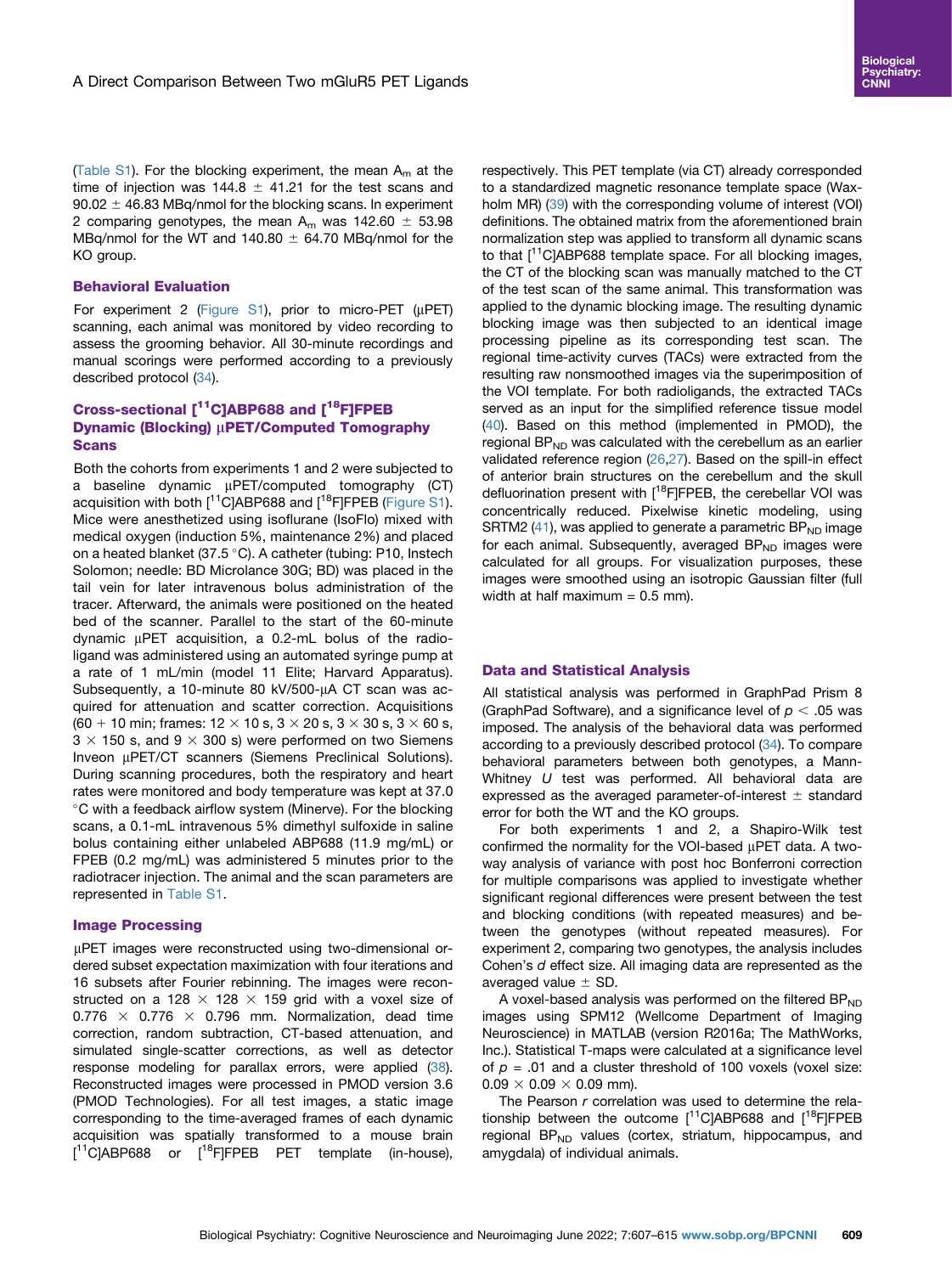# RESULTS

# Significant Reductions in the BP<sub>ND</sub> of High-Binding Brain Regions Upon Blocking of [<sup>11</sup>C]ABP688 or [<sup>18</sup>F]FPEB Supports Their Common Binding Site In Vivo

To directly verify the common binding site of ABP6888 and FPEB in vivo, a blocking study was performed ([Figure S1](#page-8-7)—experiment 1). Based on the standard uptake value TACs ([Figure 1](#page-3-0)), both tracers showed a rapid brain uptake within the first 10 minutes in different brain regions. Moreover, both blocking conditions using unlabeled ABP688 and unlabeled FPEB, resulted in a decrease of the standard uptake value TACs of high-binding brain regions toward the level of the cerebellar reference region. Correspondingly, both the  $[$ <sup>11</sup>C]ABP688 BP<sub>ND</sub> and the [<sup>18</sup>F]FPEB BP<sub>ND</sub> were significantly reduced in all investigated regions following the FPEB and the ABP688 pretreatment, respectively. Regional  $BP_{ND}$  estimates  $\pm SD$  are reported in [Table 1](#page-4-0) (two-way repeated-measures analysis of variance: [<sup>11</sup>C]ABP688 main effect of brain region  $F_{3,24} = 2.906$ ,  $p =$ .0554; main effect of condition  $F_{1,24} = 1209$ ,  $p < .0001$ ; main effect of subject  $F_{24} = 1.087$ ,  $p = .4202$ ; main effect of brain region  $\times$  condition  $F_{3,24} = 3.424$ ,  $p = .0332 - [$ <sup>18</sup>F]FPEB main effect of brain region  $F_{3,24} = 2.447$ ,  $p = .0883$ ; main effect of condition  $F_{1,24} = 863.1$ ,  $p < .0001$ ; main effect of subject  $F_{24}$  = 2.214,  $p$  = .0286; main effect of brain region  $\times$  condition  $F_{3,24} = 11.86$ ,  $p < .0001$ ).

### The Presence of Compulsive-like Grooming Behavior Is Confirmed in the Sapap3 KO Mice

In line with a previous and more extensive longitudinal characterization of compulsive-like grooming behavior in Sapap3 KO mice ([34](#page-8-8)), the grooming frequency (WT: 10.57  $\pm$  1.53, KO: 46.50  $\pm$  7.49,  $p < .001$ ) and the % duration grooming (WT: 5.71  $\pm$  1.24%, KO: 32.71  $\pm$  7.50%, p = .0046) were significantly higher in the KO group, compared to WT control mice ([Figure 2\)](#page-4-1). Moreover, these values were of the same magnitude.

# Both [<sup>11</sup>C]ABP688 and [<sup>18</sup>F]FPEB Measure Lower mGluR5 Availability in Sapap3 KO Mice, but With Different Statistical Significance Compared With WT Control Mice

The resulting  $(A)$  BP<sub>ND</sub> parametric images with the corresponding (B) VOI-based BP<sub>ND</sub> values for both genotypes and radioligands are represented in [Figure 3](#page-5-0). For [<sup>11</sup>C]ABP688, a cross-sectional comparison between genotypes revealed a significantly lower BP<sub>ND</sub> in the cortex (-23.12%,  $p = .0003$ ), striatum (-26.46%,  $p < .0001$ ), hippocampus (-25.90%,  $p <$ .0001), and amygdala  $(-24.38\%, p = .0001)$  of KO mice. On the other hand, for  $[$ <sup>18</sup>F]FPEB, a more subtle BP<sub>ND</sub> decline was significant for the striatum (-18.34%,  $p = .0132$ ), hippocampus  $(-16.55\%, p = .0192)$ , and amygdala  $(-17.72\%, p = .0442)$ . All regional BP<sub>ND</sub> estimates  $\pm$  SD are reported in [Table 2](#page-5-1) (twoway analysis of variance: [<sup>11</sup>C]ABP688 main effect of brain region  $F_{3,60}$  = 11.03,  $p < .0001$ ; main effect of genotype  $F_{1,60}$  = 101.2,  $p < .0001$ ; main effect of brain region  $\times$  genotype  $F_{3,60} = 0.6404$ ,  $p = .5920 - [^{18}F]$ FPEB main effect of brain region  $F_{3,60}$  = 21.70,  $p < .0001$ ; main effect of genotype  $F_{1,60}$  = 27.59,  $p < .0001$ ; main effect of brain region x genotype  $F_{3,60} =$ 0.2725,  $p = .8450$ ).

A more sensitive voxel-based analysis confirmed the established VOI-based significant differences in [<sup>11</sup>C]ABP688 and [<sup>18</sup>F]FPEB BP<sub>ND</sub> between the genotypes. [Figure 4](#page-6-0) shows a significantly lower  $[$ <sup>11</sup>C]ABP688 BP<sub>ND</sub> in 80.37% of all voxels within the total striatal volume ( $p < .001$ ; cluster threshold = 100) of the KO group. This significant  $BP_{ND}$  decrease was also present in a substantial part of the voxels from other regions (cortex: 40.00%, hippocampus: 54.75%, and amygdala: 50.38%). In comparison, the  $[$ <sup>18</sup>F]FPEB BP<sub>ND</sub> was significantly lower in 77.88% of all voxels within the striatal volume ( $p < .01$ ; cluster

<span id="page-3-0"></span>

Figure 1. Target engagement of mGluR5 radioligands in the wild-type mouse brain. (A) Average regional [<sup>11</sup>C]ABP688 and [<sup>18</sup>F]FPEB time-activity curves (60-min acquisition) expressed in standardized uptake values with (block) and without (test) a pretreatment with cold FPEB or cold ABP688. All the time-activity curves of the high-binding regions decrease to the level of the cerebellar reference curve for both radioligands. (B) The corresponding  $BP<sub>ND</sub>$  values for the blocking condition are significantly reduced in all investigated brain regions, when compared with the test condition ([Table 1](#page-4-0)). \*\*\*\*  $p <$ .0001. amd, amygdala;  $BP<sub>ND</sub>$ , nondisplaceable binding potential; cb, cerebellum; ctx, cortex; hc, hippocampus; str, striatum; SUV, standard uptake value.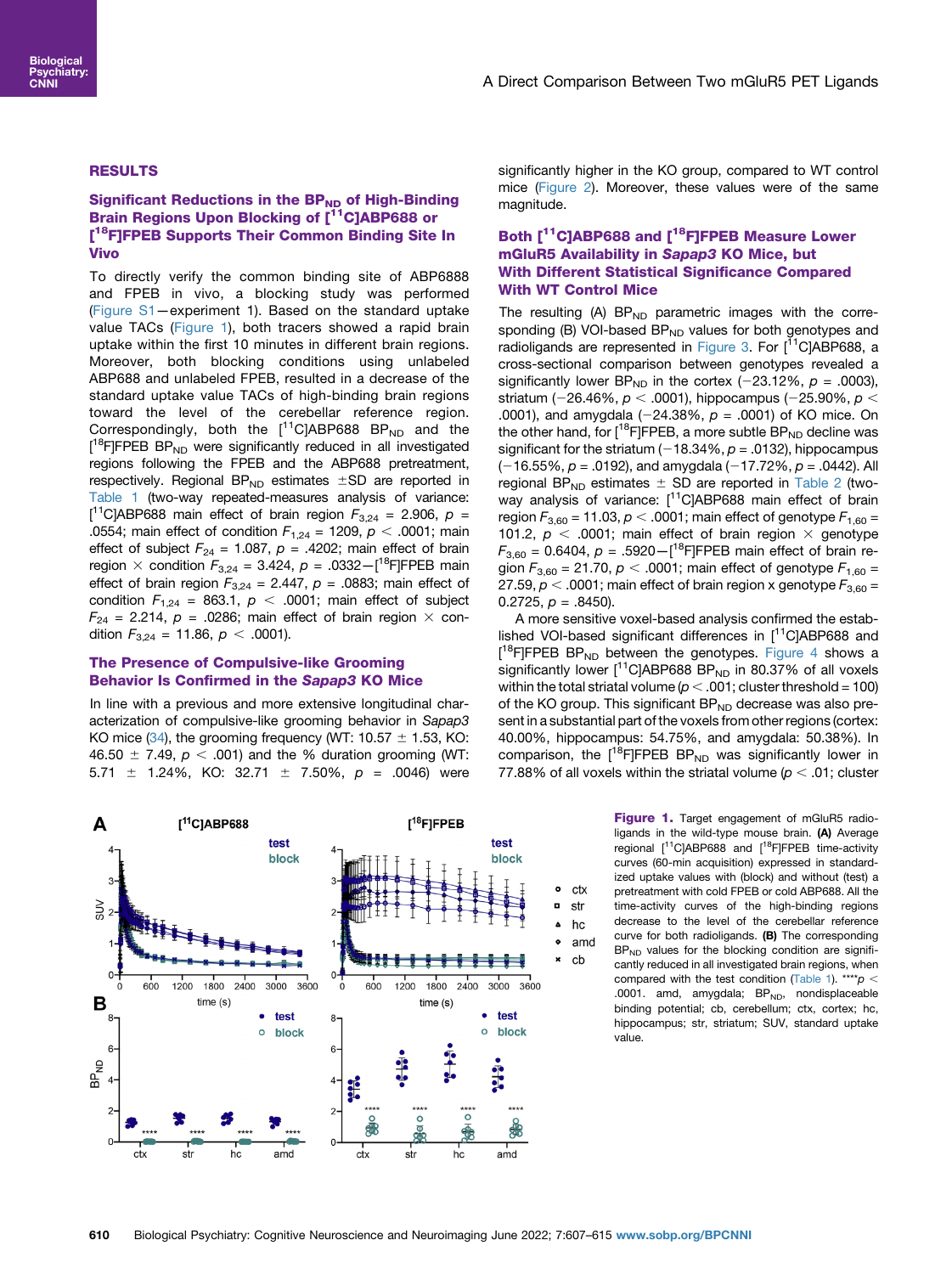<span id="page-4-0"></span>

|                               |  | Table 1. The Blocking Effect of Cold FPEB and Cold ABP688 on [ <sup>11</sup> C]ABP688 and [ <sup>18</sup> F]FPEB Binding, Respectively, via the |  |  |  |  |  |
|-------------------------------|--|-------------------------------------------------------------------------------------------------------------------------------------------------|--|--|--|--|--|
|                               |  | Simplified Reference Tissue Model Quantification of the Regional BP <sub>ND</sub> Values for a 60-Minute Dynamic Micro-PET                      |  |  |  |  |  |
| <b>Acquisition in WT Mice</b> |  |                                                                                                                                                 |  |  |  |  |  |

|        | $\lceil$ <sup>11</sup> ClABP688 Test |        | [ <sup>11</sup> C]ABP688 Block    |                       | [ <sup>18</sup> F]FPEB Test       |        | $[18]$ F]FPEB Block               |                       |  |
|--------|--------------------------------------|--------|-----------------------------------|-----------------------|-----------------------------------|--------|-----------------------------------|-----------------------|--|
| Region | BP <sub>ND</sub><br>Mean $\pm$ SD    | COV. % | BP <sub>ND</sub><br>Mean $\pm$ SD | Diff. $-$ %           | BP <sub>ND</sub><br>Mean $\pm$ SD | COV. % | BP <sub>ND</sub><br>Mean $\pm$ SD | Diff, $-$ %           |  |
| Ctx    | $1.26 \pm 0.18$                      | 14.1%  | $0.02 \pm 0.02$                   | $98.4\%$ <sup>a</sup> | $3.43 \pm 0.53$                   | 15.3%  | $0.94 \pm 0.33$                   | $72.7%$ <sup>a</sup>  |  |
| Str    | $1.54 \pm 0.23$                      | 14.9%  | $0.04 \pm 0.01$                   | $97.6\%$ <sup>a</sup> | $4.72 \pm 0.50$                   | 15.4%  | $0.56 \pm 0.50$                   | $88.1\%$ <sup>a</sup> |  |
| Hipp   | $1.54 \pm 0.25$                      | 16.1%  | $0.01 \pm 0.01$                   | $99.6\%$ <sup>a</sup> | $5.01 \pm 0.85$                   | 16.9%  | $0.69 \pm 0.48$                   | $86.2\%$ <sup>a</sup> |  |
| Amy    | $1.31 \pm 0.19$                      | 14.8%  | $0.04 \pm 0.03$                   | $97.2\%$ <sup>a</sup> | $4.24 \pm 0.70$                   | 16.4%  | $0.84 \pm 0.33$                   | $80.3\%$ <sup>a</sup> |  |

Amy, amygdala; BP<sub>ND</sub>, nondisplaceable binding potential; COV, coefficient of variation; Ctx, cortex; Diff, difference; Hipp, hippocampus; PET, positron emission tomography; Str, striatum; WT, wild-type.

<span id="page-4-2"></span> $p^a$ o  $< .0001$ .

threshold = 100). For the cortex, hippocampus, and amygdala, a significantly lower  $BP_{ND}$  in KO mice was found in 28.81%, 49.24%, and 47.72% of all voxels, respectively. Notably, when a stricter significance level of  $p < .001$  was imposed on the [<sup>18</sup>F]FPEB BP<sub>ND</sub> data, similar to the level imposed on [<sup>11</sup>C]ABP688 BP<sub>ND</sub> data, the percentage of significant voxel declined to  $<$  0.6% for all the aforementioned regions.

# The Intra-animal Relationship Between [<sup>11</sup>C]ABP688 and [<sup>18</sup>F]FPEB

A comparison between the  $[11C]$ ABP688 and the  $[18F]$ FPEB PET BP<sub>ND</sub> values across all regions of interest (cortex, striatum, hippocampus, amygdala) per animal resulted in a strong correlation ( $r = 0.8282$ ,  $p < .0001$ ) for experiment 1 and a moderate correlation ( $r = 0.5642$ ,  $p < .001$ ) for experiment 2 including both WT and KO animals. When combining  $BP_{ND}$ values for the WT animals from both experiments, again a strong correlation (all regions:  $r = 0.7187$ ,  $p < .0001$ ; regional: cortex:  $r = 0.5939$ ,  $p = 0.0323$ ; striatum:  $r = 0.6208$ ,  $p = 0.0236$ ; hippocampus:  $r = 0.6473$ ,  $p = 0.0168$ ; amygdala:  $r = 0.5023$ ,  $p =$ .0803) between the two mGluR5 radioligands could be demonstrated ([Figure S2A\)](#page-8-7). When only the KO animals from experiment 2 were considered, a similar comparison resulted in a moderate correlation (all regions:  $r = 0.4042$ ,  $p = .0097$ ; regional: cortex:  $r = 0.0608$ ,  $p = .8674$ ; striatum:  $r = 0.2615$ ,  $p =$ .4655; hippocampus:  $r = 0.1057$ ,  $p = .7714$ ; amygdala:  $r =$ 0.2480,  $p = .4987$ ) [\(Figure S2B](#page-8-7)).

<span id="page-4-1"></span>

Figure 2. Validation of compulsive-like grooming in 9-month-old Sapap3 knockout vs. wild-type control mice reflected by behavioral parameters: (A) grooming frequency and (B) % duration grooming.  $*^{p}p < .01, **^{p}p < .001$ . ko, knockout; wt, wild-type.

# **DISCUSSION**

The study goals included the following: 1) setting up a blocking µPET paradigm to verify the common binding site for both [<sup>11</sup>C]ABP688 and [<sup>18</sup>F]FPEB at the mGluR5 allosteric site in vivo and in a direct manner; 2) providing a direct comparison between both radioligands in the robust Sapap3 KO animal OCD model, which was earlier characterized by a lowered in vivo mGluR5 availability; and 3) generating direct intraanimal comparisons between mGluR5 availability measurements with both radioligands. Taken together, this setup allows a further investigation of the lower regional mGluR5 availability in the Sapap3 KO mouse model exhibiting compulsive-like behavior ([34\)](#page-8-8). Through this preclinical step, we seek to contribute to future applications of mGluR5 radioligands in a clinical setting and to gather additional information on the role of mGluR5 in the pathophysiology of OCD and as a target for potential novel drug candidates.

In the blocking paradigm, we observed global reductions in mGluR5 availability (BP $_{\rm ND}$ ) of approximately 98% for  $[$ <sup>11</sup>C]ABP688 and 82% for  $[$ <sup>18</sup>F]FPEB. It might appear that unlabeled ABP688 is only able to partially block  $[18F]$ FPEB, suggesting the possibility of a second binding site. For this reason, the  $[18F]$ FPEB blocking paradigm of experiment 1 was repeated in a satellite cohort of WT mice [\(Table S2\)](#page-8-7) with a double dose of unlabeled ABP688 solution, and this in a 10% (instead of 5%) DMSO saline solution to further increase ABP688 solubility. With this adjusted setup, an average blocking percentage of 96% was achieved ([Table S3;](#page-8-7) [Figure S3\)](#page-8-7). For all blocking experiments, the obtained regional high-binding TACs decreased to a similar level as the cerebellar reference curve, thereby further substantiating the specificity of both radioligands for their target. This supports the current body of literature ([33](#page-8-6)[,42,](#page-8-16)[43](#page-8-17)), which already provided strong, but indirect, arguments for the same or close to the same binding site for both  $[11C]$ ABP688 and  $[18F]$ FPEB. First, previous preclinical PET studies showed blocking of the binding of these radioligands using other mGluR5 negative allosteric modulators (MPEP and MTEP) in different species for both  $[^{11}C]$ ABP688 [MPEP in rats [\(22](#page-7-12),[32](#page-8-18)), MPEP in mice [\(27\)](#page-8-2), and MTEP in baboons ([31](#page-8-19))] and  $[^{18}$ FJFPEB [MTEP in rats [\(23,](#page-7-13)[26\)](#page-8-1) and rhesus monkeys [\(44](#page-8-20))]. Moreover, clinical studies have already explored whether [<sup>18</sup>F]FPEB was able to reproduce  $[1]$ <sup>1</sup>C]ABP688 results obtained in healthy control mice. DeLorenzo et al. [\(33\)](#page-8-6) provided an indirect comparison between same-day test-retest [<sup>11</sup>C]ABP688 and <sup>[18</sup>F]FPEB PET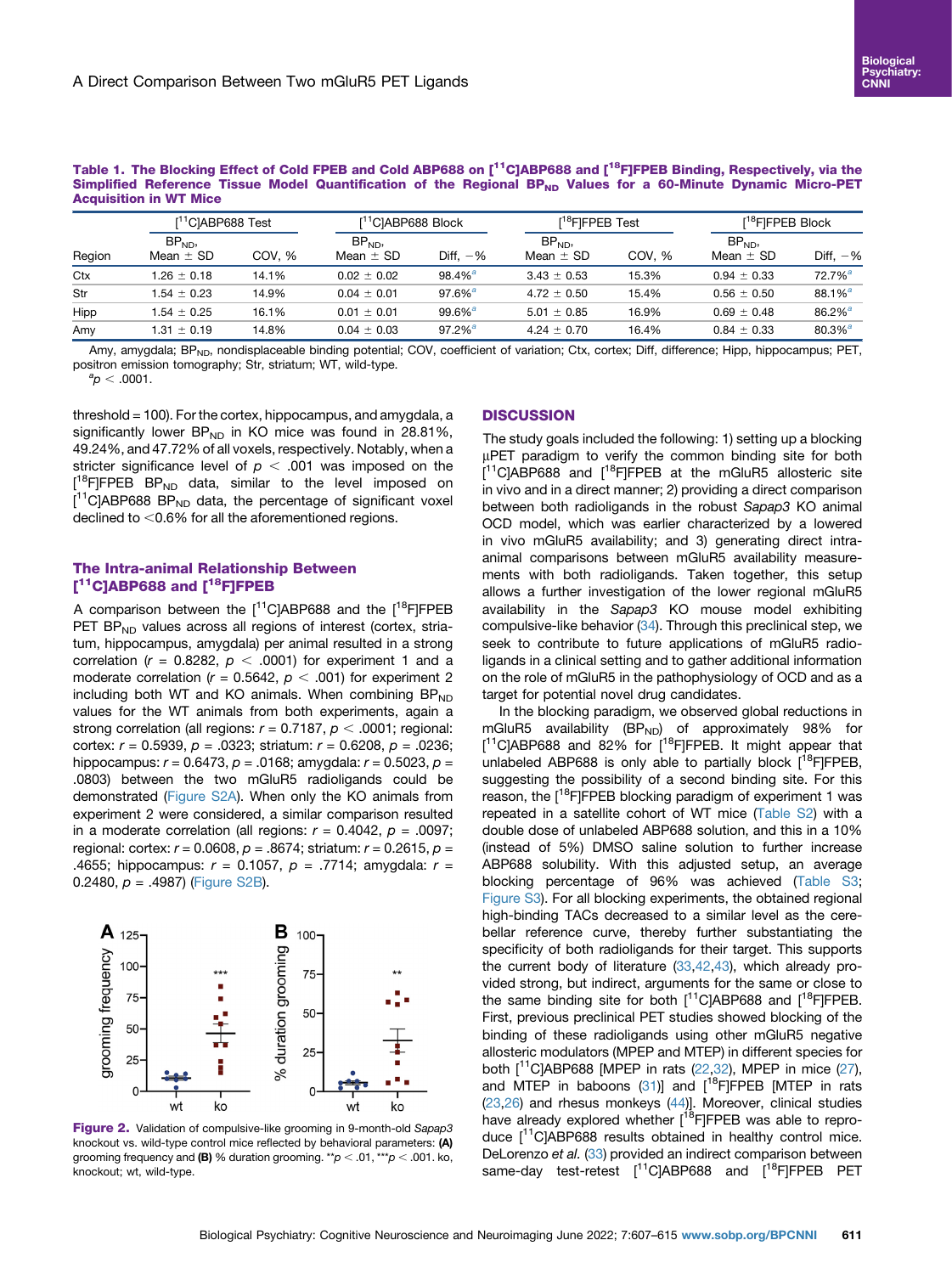<span id="page-5-0"></span>

Figure 3. Micro-PET imaging of mGluR5 radioligands in the wild-type vs. the Sapap3 knockout mouse brain. (A) Average [<sup>11</sup>C]ABP688 and [<sup>18</sup>F]FPEB micro-PET BP<sub>ND</sub> (simplified reference tissue model 2) parametric images superimposed on a mouse template (red: ctx; yellow: str; purple: hc; green: amd; pink: cb reference region) (B) combined with the corresponding averaged  $[11]$ CJABP688 and [<sup>18</sup>F]FPEB PET BP<sub>ND</sub> values  $\pm$  SD ([Table 2](#page-5-1)).  $^{\star}p$   $<$  .05, \*\*\*p < .001, \*\*\*\*p < .0001. amd, amygdala; BP<sub>ND</sub>, nondisplaceable binding potential; cb, cerebellum; ctx, cortex; hc, hippocampus; ko, knockout; PET, positron emission tomography; str, striatum; wt, wild-type.

measurements in healthy subjects. They show a significantly higher estimated  $BP_{ND}$  for both  $[^{11}C]ABP688$  and [<sup>18</sup>F]FPEB in the retest scan, indicating consistency between the findings for both radioligands.

Second, both radioligands were directly compared in the Sapap3 KO mice, previously shown to possess a decreased mGluR5 availability for  $[^{11}C]$ ABP688 ([34](#page-8-8)) parallel to the worsening of OCD-like grooming behavior ([16](#page-7-8)). Possibly, this reduced mGluR5 availability within the cortico-striatothalamocortical OCD circuitry is associated with excessive mGluR5 signaling in this model via constitutive activation mechanisms ([16](#page-7-8)[,45\)](#page-8-21). As the BP<sub>ND</sub> parameter is proportional to the affinity and the availability (and possibly expression) of the receptor [\(46\)](#page-8-22), changes in these parameters, such as receptor internalization [\(47\)](#page-8-23), could also explain the decreased binding of both radioligands in Sapap3 KO mice. Future studies should seek to clarify the mechanisms underlying such alterations in mGluR5 availability. As anticipated, [<sup>18</sup>F]FPEB was also able to pick up group differences between KO mice and WT control mice but to a lesser extent. The significance levels were lower and limited to a smaller number of regions when compared with [<sup>11</sup>C]ABP688. Moreover, parallels exist with previous clinical findings, despite species differences. A study in healthy control mice showed that the  $[^{11}C]$ ABP688 regional V<sub>T</sub> decreased on average by 21.3  $\pm$  21.4% on infusion with a subanesthetic dose of ketamine, when compared with a baseline scan on the same day  $(48)$  $(48)$ . A second study, with a similar setup combining  $[$ <sup>11</sup>C]ABP688 PET with a ketamine

<span id="page-5-1"></span>

| Table 2.  Overview of the Average [ <sup>11</sup> C]ABP688 and [ <sup>18</sup> F]FPEB Micro-PET BP <sub>ND</sub> Values of WT Versus S <i>apap3</i> KO Mice |  |  |  |  |
|-------------------------------------------------------------------------------------------------------------------------------------------------------------|--|--|--|--|
|-------------------------------------------------------------------------------------------------------------------------------------------------------------|--|--|--|--|

|        | $\lceil$ <sup>1</sup> C <sub>l</sub> ABP6888 WT |        | [ <sup>11</sup> C]ABP688 KO       |         |                       |        | $[18$ F]FPEB WT                   |        | [ <sup>18</sup> F]FPEB KO         |        |                                    |        |
|--------|-------------------------------------------------|--------|-----------------------------------|---------|-----------------------|--------|-----------------------------------|--------|-----------------------------------|--------|------------------------------------|--------|
| Region | BP <sub>ND</sub><br>Mean $\pm$ SD               | COV. % | BP <sub>ND</sub><br>Mean $\pm$ SD | COV. %  | Diff. $-$ %           | Eff. d | BP <sub>ND</sub><br>Mean $\pm$ SD | COV. % | BP <sub>ND</sub><br>Mean $\pm$ SD | COV. % | Diff. $-$ %                        | Eff. d |
| Ctx    | $1.24 \pm 0.14$                                 | 11.7%  | $0.95 \pm 0.09$                   | $9.2\%$ | $23.1\%$ <sup>a</sup> | 2.46   | $3.28 \pm 0.29$                   | 8.8%   | $2.76 \pm 0.51$                   | 18.4%  | 16.0%                              | 1.25   |
| Str    | $1.49 \pm 0.18$                                 | 12.4%  | $1.10 \pm 0.14$                   | 12.3%   | 26.5%                 | 2.42   | $4.63 \pm 0.40$                   | 8.6%   | $3.78 \pm 0.70$                   | 18.5%  | $18.3%^{c}$                        | 1.49   |
| Hipp   | $1.47 \pm 0.16$                                 | 11.0%  | $1.09 \pm 0.13$                   | 11.5%   | $25.9%^{b}$           | 2.92   | $4.91 \pm 0.44$                   | 8.9%   | $4.10 \pm 0.74$                   | 18.1%  | $16.6\%$ <sup><math>c</math></sup> | 1.33   |
| Amv    | $1.24 \pm 0.15$                                 | 13.4%  | $0.94 \pm 0.13$                   | 13.5%   | $24.4\%$ <sup>a</sup> | 2.14   | ± 0.38<br>4.11                    | 9.2%   | $3.38 \pm 0.66$                   | 19.6%  | $17.7\%$ <sup>c</sup>              | 1.36   |

Amy, amygdala; BP<sub>ND</sub>, nondisplaceable binding potential; COV, coefficient of variation; Ctx, cortex; Diff, difference; Eff. d, effect size Cohen's d; Hipp, hippocampus; KO, knockout; PET, positron emission tomography; Str, striatum; WT, wild-type.

<span id="page-5-3"></span><span id="page-5-2"></span> ${}^{a}_{p}p < .001.$ 

 $_{\circ}^{\circ}p < .0001.$ 

<span id="page-5-4"></span> ${}^{c}p$  < .05.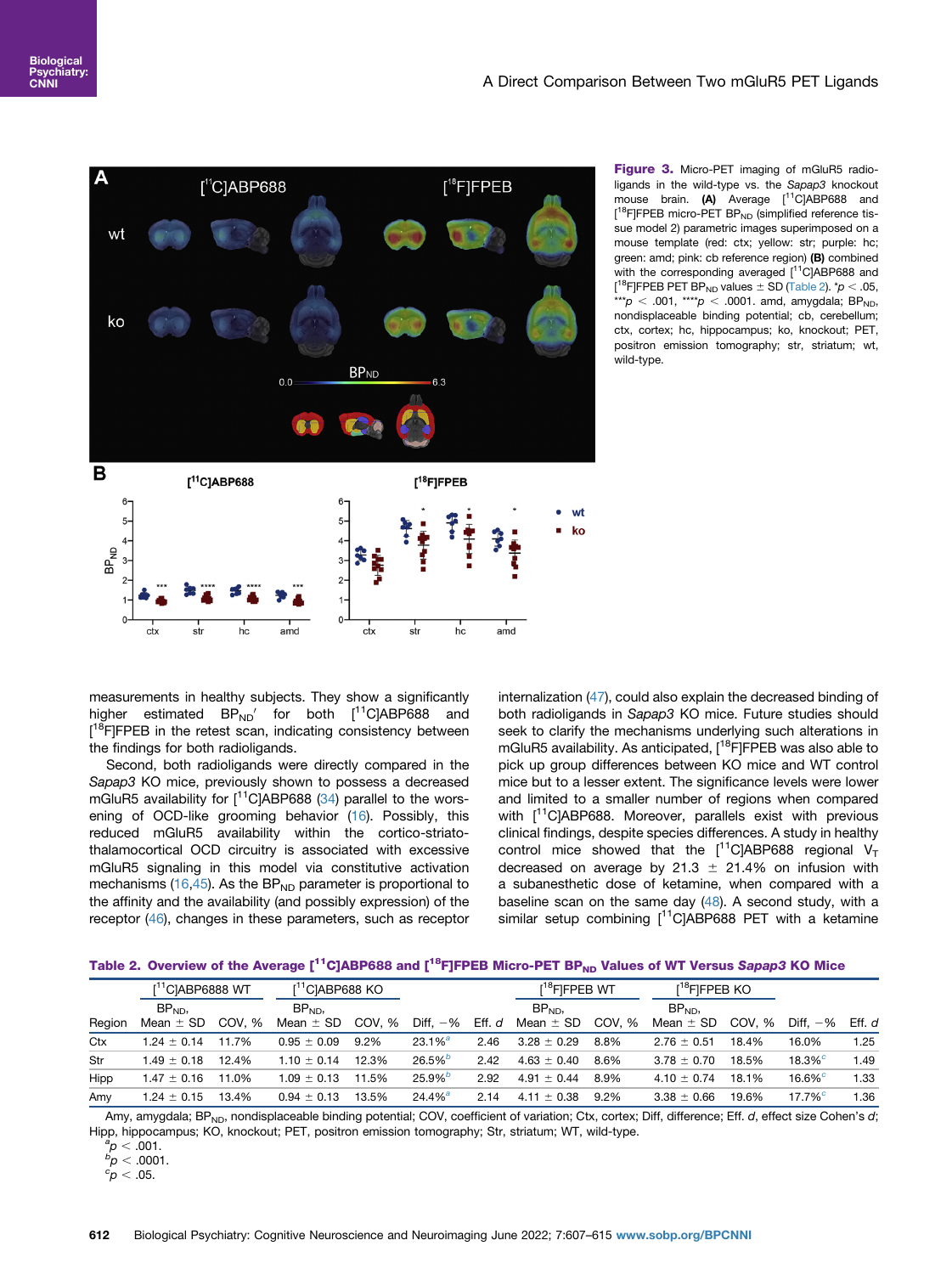<span id="page-6-0"></span>

Figure 4. Voxel-based analysis via statistical parametric mapping of micro-PET imaging of mGluR5 radioligands in the WT vs. the Sapap3 KO mouse brain. Hypo T-maps (voxel-based analysis) superimposed on a mouse template (red: ctx; yellow: str; purple: hc; green: amd; pink: cb reference region) showing clusters of voxels (threshold = 100 voxels) with a significantly lower  $BP_{ND}$  in the KO group vs. the WT group for  $[^{11}C]$ ABP688 ( $p < .01$ ) and  $[$ <sup>18</sup>F]FPEB ( $p$  < .001), respectively. amd, amygdala;  $BP<sub>ND</sub>$ , nondisplaceable binding potential; ctx, cortex; hc, hippocampus; KO, knockout; MR, magnetic resonance; PET, positron emission tomography; str, striatum; WT, wild-type.

challenge in patients with major depressive disorder and healthy control subjects [\(49\)](#page-8-25), also reported a significant ketamine-induced decrease in  $[11]$ C]ABP688 binding of the same magnitude as the previous study for healthy control subjects ( $-19 \pm 22\%$ ). Patients with major depressive disorder, who already had significantly lower baseline binding levels, also showed a significant decrease in binding with the ketamine challenge (-14  $\pm$  9%). In a third [<sup>18</sup>F]FPEB study, again with a similar setup, the ketamine-induced changes in mGluR5 availability were of smaller magnitude (circa 10%) ([42](#page-8-16)). These findings suggest the possible superiority of [<sup>11</sup>C]ABP688 in detecting mGluR5 changes in drug challenge paradigms. The current findings in Sapap3 KO mice characterized by intrinsic mGluR5 abnormalities further support these findings:  $[$ <sup>11</sup>C]ABP688 BP<sub>ND</sub> decreased on average with circa 25%, and  $[$ <sup>18</sup>F]FPEB BP<sub>ND</sub> decreased on average with 17% compared with WT control mice. Also, in the current study the limitations of possible dynamic effects of a glutamate modulating compound, such as ketamine, on tracer delivery and washout were circumvented. The combination of the current findings suggests that  $[{}^{11}C]$ ABP688 is more suitable to pick up mGluR5 differences in subjects with intrinsic mGluR5 abnormalities. Still, extrapolation of results to other models/species should be done with caution, keeping in mind the presence of (non)physiological sources of variability and the possible existence of the aforementioned diverse mechanisms underlying changes in mGluR5 availability. In addition, methodological and technical differences between studies could hamper the generalization of findings. For example for [<sup>18</sup>F]FPEB, tracer dose conditions were assumed based on the absence of a negative correlation between the injected cold mass and the obtained  $BP_{ND}$  per animal. However, this has not yet been more rigorously demonstrated based on a wider range of unlabeled FPEB doses ([50](#page-8-26)).

Multiple studies have shown that the timing of two consecutive PET scans for mGluR5 availability evaluation should be considered. Here, the test scans were separated by 4 or more days (experiment 1: 4.0  $\pm$  0.0 days; experiment 2: WT 9.0  $\pm$  2.8 days, KO 9.2  $\pm$  2.3 days). Both human testretest studies using either  $[^{11}C]$ ABP688 [\(51](#page-8-27)–53) or  $[^{18}F]$ FPEB  $(54,55)$  $(54,55)$  and rodent studies  $(26,27,50,56)$  $(26,27,50,56)$  $(26,27,50,56)$  $(26,27,50,56)$  $(26,27,50,56)$  $(26,27,50,56)$  $(26,27,50,56)$ , with days to weeks between consecutive scans, reported sufficient test-retest stability. Based on these findings, we assume a low variability in mGluR5 availability within one subject between consecutive PET scans.

Third, this study design allowed a first within-subject, and consequently direct, comparison between the regional  $BP_{ND}$ values for both studied radioligands to verify possible radioligand superiority. In an unperturbed glutamate system, only considering the WT control mice, we found a strong correlation between the  $[$ <sup>11</sup>C]ABP688 and the  $[$ <sup>18</sup>F]FPEB regional BP<sub>ND</sub> values. These findings again suggest that a similar pool of mGluR5 receptors is targeted by both ligands. In addition, when only considering subjects with a perturbed and especially lower mGluR5 availability (Sapap3 KO mice), the correlation loses its strength.

In conclusion, this study provides a first direct comparison between  $[$ <sup>11</sup>C]ABP688 and  $[$ <sup>18</sup>F]FPEB, which will continue to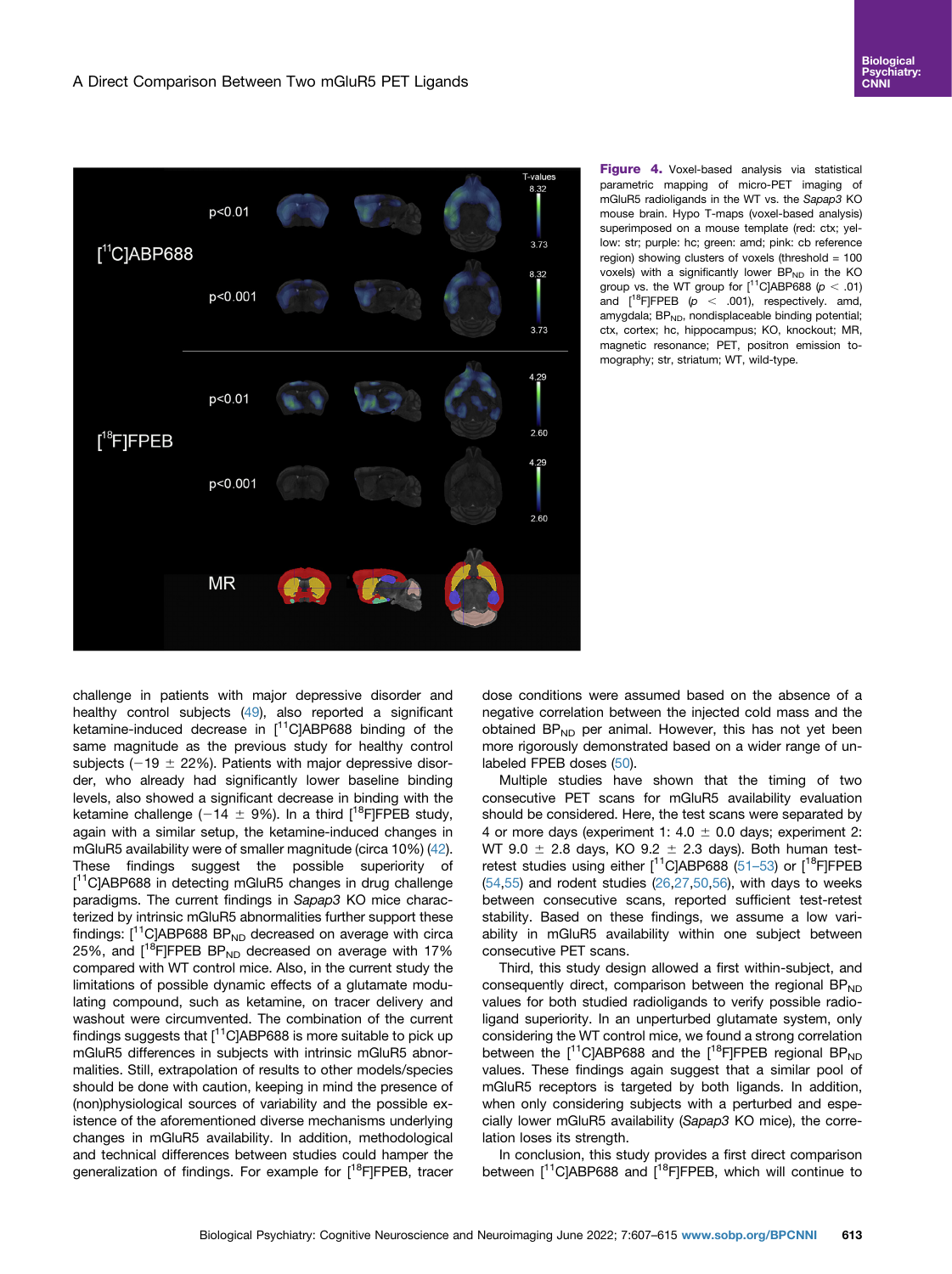play a significant role in the understanding of disease mechanisms underlying psychiatric and neurologic disorders and their treatment. This study directly implies a competition between both radioligands for a common binding site at the level of the allosteric pocket of the receptor. Furthermore, both [<sup>11</sup>C]ABP688 and [<sup>18</sup>F]FPEB were able to quantify a lower brain mGluR5 availability in Sapap3 KO mice showing OCD-like behavior. Considering individual WT mice, our results suggest a strong relationship between the  $BP_{ND}$  parameter for mGluR5 availability for both radioligands. Notwithstanding, compared with  $[$ <sup>18</sup>F]FPEB, our data suggest that [<sup>11</sup>C]ABP688 may be a more sensitive radiotracer for measuring mGluR5 availability in (models of) disease with intrinsic mGluR5 abnormalities such as the Sapap3 KO mouse model. In summary, the current finding of a higher variability in regional  $BP_{ND}$  for  $[$ <sup>18</sup>F]FPEB compared with [<sup>11</sup>C]ABP688 in the brain of Sapap3 KO mice suggests the use of  $[11]$ C]ABP688 when designing a PET study for mGluR5 quantification.

### ACKNOWLEDGMENTS AND DISCLOSURES

This work was funded by Antwerp University, Belgium, through a Ph.D. grant for DG, a full professor position for SSta and SStr, and an assistant professor position for JV. Hardware and experimental costs were supported by a DOCPRO (41/FA020000/FFB140317) of the University of Antwerp and a Fonds Wetenschappelijk Onderzoek FWO KAN (42/FA020000/685).

No funding sources had a role in the study design or in the collection, analysis, and interpretation of the data; in the writing of the report; or in the decision to submit the paper for publication.

DG and SSta designed the study and wrote the protocol. DG managed the literature searches and analyses. SDL supervised the radiotracer productions. DG, JV, and AM performed image processing and statistical analysis, and DG wrote the first draft of the manuscript. SSta and SStr proofread the manuscript. All authors contributed to and have approved the final manuscript.

The authors report no biomedical financial interests or potential conflicts of interest.

#### ARTICLE INFORMATION

From the Molecular Imaging Center Antwerp (DG, JV, AM, SDL, SStr, SSta), University of Antwerp, Wilrijk; and the Department of Nuclear Medicine (SDL, SStr), Antwerp University Hospital, Edegem, Belgium.

Address correspondence to Steven Staelens, Ph.D., at [steven.staelens@](mailto:steven.staelens@uantwerpen.be) [uantwerpen.be.](mailto:steven.staelens@uantwerpen.be)

Received Jun 25, 2021; revised Nov 17, 2021; accepted Nov 20, 2021. Supplementary material cited in this article is available online at [https://](https://doi.org/10.1016/j.bpsc.2021.11.010) [doi.org/10.1016/j.bpsc.2021.11.010](https://doi.org/10.1016/j.bpsc.2021.11.010).

### <span id="page-7-0"></span>**REFERENCES**

- 1. [Esterlis I, Holmes SE, Sharma P, Krystal JH, DeLorenzo C \(2018\):](http://refhub.elsevier.com/S2451-9022(21)00323-2/sref1) [Metabotropic glutamatergic receptor 5 and stress disorders: Knowl](http://refhub.elsevier.com/S2451-9022(21)00323-2/sref1)[edge gained from receptor imaging studies. Biol Psychiatry 84:95](http://refhub.elsevier.com/S2451-9022(21)00323-2/sref1)– [105.](http://refhub.elsevier.com/S2451-9022(21)00323-2/sref1)
- <span id="page-7-1"></span>2. [Pillai RLI, Tipre DN \(2016\): Metabotropic glutamate receptor 5](http://refhub.elsevier.com/S2451-9022(21)00323-2/sref2)—A [promising target in drug development and neuroimaging. Eur J Nucl](http://refhub.elsevier.com/S2451-9022(21)00323-2/sref2) [Med Mol Imaging 43:1151](http://refhub.elsevier.com/S2451-9022(21)00323-2/sref2)–1170.
- <span id="page-7-2"></span>3. [Ruscio AM, Stein DJ, Chiu WT, Kessler RC \(2010\): The epidemiology](http://refhub.elsevier.com/S2451-9022(21)00323-2/sref3) [of obsessive-compulsive disorder in the National Comorbidity Survey](http://refhub.elsevier.com/S2451-9022(21)00323-2/sref3) [Replication. Mol Psychiatry 15:53](http://refhub.elsevier.com/S2451-9022(21)00323-2/sref3)–63.
- <span id="page-7-3"></span>4. [Abramowitz JS, Taylor S, McKay D \(2009\): Obsessive-compulsive](http://refhub.elsevier.com/S2451-9022(21)00323-2/sref4) [disorder. Lancet 374:491](http://refhub.elsevier.com/S2451-9022(21)00323-2/sref4)–499.
- <span id="page-7-4"></span>5. [American Psychiatric Association \(2013\): Diagnostic and Statistical](http://refhub.elsevier.com/S2451-9022(21)00323-2/sref5) [Manual of Mental Disorders, 5th ed. Arlington: American Psychiatric](http://refhub.elsevier.com/S2451-9022(21)00323-2/sref5) [Association.](http://refhub.elsevier.com/S2451-9022(21)00323-2/sref5)
- <span id="page-7-5"></span>6. [Denys D, Mantione M, Figee M, Van Den Munckhof P, Koerselman F,](http://refhub.elsevier.com/S2451-9022(21)00323-2/sref6) Westenberg H, et al. [\(2010\): Deep brain stimulation of the nucleus](http://refhub.elsevier.com/S2451-9022(21)00323-2/sref6) [accumbens for treatment-refractory obsessive-compulsive disorder.](http://refhub.elsevier.com/S2451-9022(21)00323-2/sref6) [Arch Gen Psychiatry 67:1061](http://refhub.elsevier.com/S2451-9022(21)00323-2/sref6)–1068.
- <span id="page-7-6"></span>7. [Pittenger C, Bloch MH, Williams K \(2011\): Glutamate abnormalities in](http://refhub.elsevier.com/S2451-9022(21)00323-2/sref7) [obsessive compulsive disorder: Neurobiology, pathophysiology, and](http://refhub.elsevier.com/S2451-9022(21)00323-2/sref7) [treatment. Pharmacol Ther 132:314](http://refhub.elsevier.com/S2451-9022(21)00323-2/sref7)–332.
- 8. [Wu K, Hanna GL, Rosenberg DR, Arnold PD \(2012\): The role of](http://refhub.elsevier.com/S2451-9022(21)00323-2/sref8) [glutamate signaling in the pathogenesis and treatment of obsessive](http://refhub.elsevier.com/S2451-9022(21)00323-2/sref8)[compulsive disorder. Pharmacol Biochem Behav 100:726](http://refhub.elsevier.com/S2451-9022(21)00323-2/sref8)–735.
- 9. [International Obsessive Compulsive Disorder Foundation Genetics](http://refhub.elsevier.com/S2451-9022(21)00323-2/sref9) [Collaborative \(IOCDF-GC\) and OCD Collaborative Genetics Associa](http://refhub.elsevier.com/S2451-9022(21)00323-2/sref9)[tion Studies \(OCGAS\) \(2018\): Revealing the complex genetic archi](http://refhub.elsevier.com/S2451-9022(21)00323-2/sref9)[tecture of obsessive-compulsive disorder using meta-analysis. Mol](http://refhub.elsevier.com/S2451-9022(21)00323-2/sref9) [Psychiatry 23:1181](http://refhub.elsevier.com/S2451-9022(21)00323-2/sref9)–1188.
- 10. [Aida T, Yoshida J, Nomura M, Tanimura A, Iino Y, Soma M,](http://refhub.elsevier.com/S2451-9022(21)00323-2/sref10) et al. [\(2015\): Astroglial glutamate transporter de](http://refhub.elsevier.com/S2451-9022(21)00323-2/sref10)ficiency increases synaptic [excitability and leads to pathological repetitive behaviors in mice.](http://refhub.elsevier.com/S2451-9022(21)00323-2/sref10) [Neuropsychopharmacology 40:1569](http://refhub.elsevier.com/S2451-9022(21)00323-2/sref10)–1579.
- 11. [Jia YF, Wininger K, Ho AMC, Peyton L, Baker M, Choi DS \(2020\):](http://refhub.elsevier.com/S2451-9022(21)00323-2/sref11) [Astrocytic glutamate Transporter 1 \(GLT1\) de](http://refhub.elsevier.com/S2451-9022(21)00323-2/sref11)ficiency reduces anxiety[and depression-like behaviors in mice. Front Behav Neurosci 14:57](http://refhub.elsevier.com/S2451-9022(21)00323-2/sref11).
- <span id="page-7-15"></span>12. [Welch JM, Lu J, Rodriguiz RM, Trotta NC, Peca J, Ding JD,](http://refhub.elsevier.com/S2451-9022(21)00323-2/sref12) et al. [\(2007\): Cortico-striatal synaptic defects and OCD-like behaviours in](http://refhub.elsevier.com/S2451-9022(21)00323-2/sref12) [Sapap3-mutant mice. Nature 448:894](http://refhub.elsevier.com/S2451-9022(21)00323-2/sref12)–900.
- 13. [Zhang XY, Peng SY, Shen LP, Zhuang QX, Li B, Xie ST,](http://refhub.elsevier.com/S2451-9022(21)00323-2/sref13) et al. (2020): [Targeting presynaptic H3 heteroreceptor in nucleus accumbens to](http://refhub.elsevier.com/S2451-9022(21)00323-2/sref13) [improve anxiety and obsessive-compulsive-like behaviors. Proc Natl](http://refhub.elsevier.com/S2451-9022(21)00323-2/sref13) [Acad Sci U S A 117:32155](http://refhub.elsevier.com/S2451-9022(21)00323-2/sref13)–32164.
- 14. [Delgado-Acevedo C, Estay SF, Radke AK, Sengupta A, Escobar AP,](http://refhub.elsevier.com/S2451-9022(21)00323-2/sref14) Henríquez-Belmar F, et al. [\(2019\): Behavioral and synaptic alterations](http://refhub.elsevier.com/S2451-9022(21)00323-2/sref14) [relevant to obsessive-compulsive disorder in mice with increased](http://refhub.elsevier.com/S2451-9022(21)00323-2/sref14) [EAAT3 expression. Neuropsychopharmacology 44:1163](http://refhub.elsevier.com/S2451-9022(21)00323-2/sref14)–1173.
- <span id="page-7-7"></span>15. [Niswender CM, Conn PJ \(2010\): Metabotropic glutamate receptors:](http://refhub.elsevier.com/S2451-9022(21)00323-2/sref15) [Physiology, pharmacology, and disease. Annu Rev Pharmacol Toxicol](http://refhub.elsevier.com/S2451-9022(21)00323-2/sref15) [50:295](http://refhub.elsevier.com/S2451-9022(21)00323-2/sref15)–322.
- <span id="page-7-8"></span>16. [Ade KK, Wan Y, Hamann HC, O](http://refhub.elsevier.com/S2451-9022(21)00323-2/sref16)'Hare JK, Guo W, Quian A, et al. (2016): [Increased metabotropic glutamate receptor 5 signaling underlies](http://refhub.elsevier.com/S2451-9022(21)00323-2/sref16) [obsessive-compulsive disorder-like behavioral and striatal circuit ab](http://refhub.elsevier.com/S2451-9022(21)00323-2/sref16)[normalities in mice. Biol Psychiatry 80:522](http://refhub.elsevier.com/S2451-9022(21)00323-2/sref16)–533.
- <span id="page-7-9"></span>17. [Goodman WK, Storch EA, Sheth SA \(2021\): Harmonizing the neuro](http://refhub.elsevier.com/S2451-9022(21)00323-2/sref17)[biology and treatment of obsessive-compulsive disorder. Am J Psy](http://refhub.elsevier.com/S2451-9022(21)00323-2/sref17)[chiatry 178:17](http://refhub.elsevier.com/S2451-9022(21)00323-2/sref17)–29.
- 18. [Grassi G, Cecchelli C, Vignozzi L, Pacini S \(2020\): Investigational and](http://refhub.elsevier.com/S2451-9022(21)00323-2/sref18) [experimental drugs to treat obsessive-compulsive disorder. J Exp](http://refhub.elsevier.com/S2451-9022(21)00323-2/sref18) [Pharmacol 12:695](http://refhub.elsevier.com/S2451-9022(21)00323-2/sref18)–706.
- 19. [Rutrick D, Stein DJ, Subramanian G, Smith B, Fava M, Hasler G,](http://refhub.elsevier.com/S2451-9022(21)00323-2/sref19) et al. [\(2017\): Mavoglurant augmentation in OCD patients resistant to se](http://refhub.elsevier.com/S2451-9022(21)00323-2/sref19)[lective serotonin reuptake inhibitors: A proof-of-concept, randomized,](http://refhub.elsevier.com/S2451-9022(21)00323-2/sref19) [placebo-controlled, phase 2 study. Adv Ther 34:524](http://refhub.elsevier.com/S2451-9022(21)00323-2/sref19)–541.
- <span id="page-7-10"></span>20. [Grassi G, Pallanti S \(2018\): Current and up-and-coming pharmaco](http://refhub.elsevier.com/S2451-9022(21)00323-2/sref20)[therapy for obsessive-compulsive disorder in adults. Expert Opin](http://refhub.elsevier.com/S2451-9022(21)00323-2/sref20) [Pharmacother 19:1541](http://refhub.elsevier.com/S2451-9022(21)00323-2/sref20)–1550.
- <span id="page-7-11"></span>21. [Kim JH, Marton J, Ametamey SM, Cumming P \(2020\): A review of](http://refhub.elsevier.com/S2451-9022(21)00323-2/sref21) [molecular imaging of glutamate receptors. Molecules 25:4749](http://refhub.elsevier.com/S2451-9022(21)00323-2/sref21).
- <span id="page-7-12"></span>22. [Ametamey SM, Kessler LJ, Honer M, Wyss MT, Buck A, Hintermann S,](http://refhub.elsevier.com/S2451-9022(21)00323-2/sref22) et al. [\(2006\): Radiosynthesis and preclinical evaluation of 11C-ABP688](http://refhub.elsevier.com/S2451-9022(21)00323-2/sref22) [as a probe for imaging the metabotropic glutamate receptor subtype](http://refhub.elsevier.com/S2451-9022(21)00323-2/sref22) [5. J Nucl Med 47:698](http://refhub.elsevier.com/S2451-9022(21)00323-2/sref22)–705.
- <span id="page-7-13"></span>23. [Wang JQ, Tueckmantel W, Zhu A, Pellegrino D, Brownell AL \(2007\):](http://refhub.elsevier.com/S2451-9022(21)00323-2/sref23) [Synthesis and preliminary biological evaluation of 3-\[\(18\)F\]](http://refhub.elsevier.com/S2451-9022(21)00323-2/sref23)fluoro-5-(2 [pyridinylethynyl\)benzonitrile as a PET radiotracer for imaging metab](http://refhub.elsevier.com/S2451-9022(21)00323-2/sref23)[otropic glutamate receptor subtype 5. Synapse 61:951](http://refhub.elsevier.com/S2451-9022(21)00323-2/sref23)–961.
- <span id="page-7-14"></span>24. [Dupont AC, Serrière S, Barantin L, Vercouillie J, Tauber C, Gissot V,](http://refhub.elsevier.com/S2451-9022(21)00323-2/sref24) et al. (2021): Study of infl[uence of the glutamatergic concentration of](http://refhub.elsevier.com/S2451-9022(21)00323-2/sref24) [\[18F\]FPEB binding to metabotropic glutamate receptor subtype 5 with](http://refhub.elsevier.com/S2451-9022(21)00323-2/sref24)